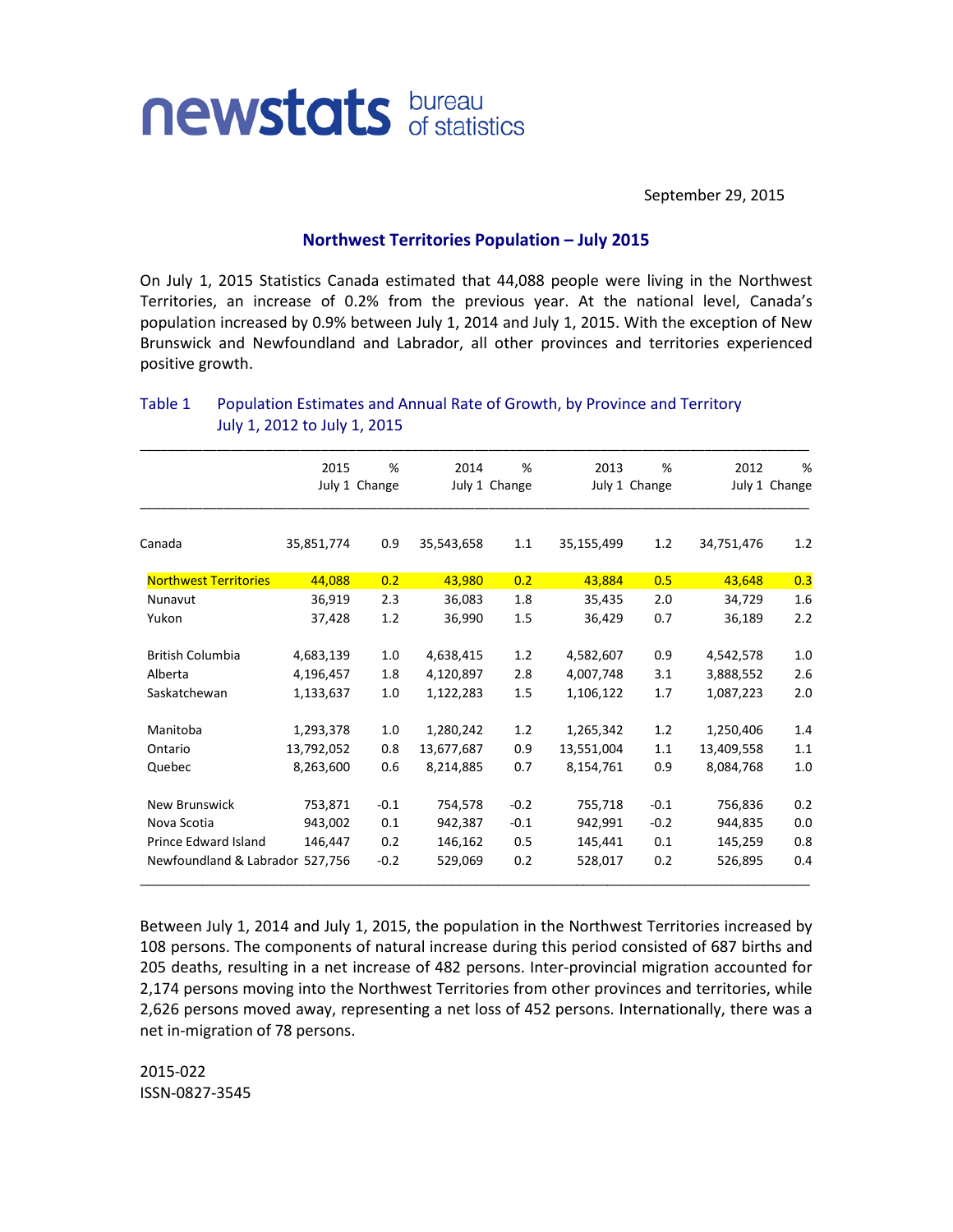In terms of quarterly growth, the NWT population fell by 62 persons between April 1, 2015 and July 1, 2015. The population decrease was a result of a loss of 207 persons through migration offset by a gain of 109 persons through natural increase.

In the NWT, population was relatively flat between 2004 to 2009 and increased slightly in subsequent years (Figure 1).





The detailed components of population change for the Northwest Territories since 2010 are presented in Table 2.

For more information about these estimates or for community level population estimates and projections, please visit the NWT Bureau of Statistics website at http://www.statsnwt.ca or call (867) 873-7147.